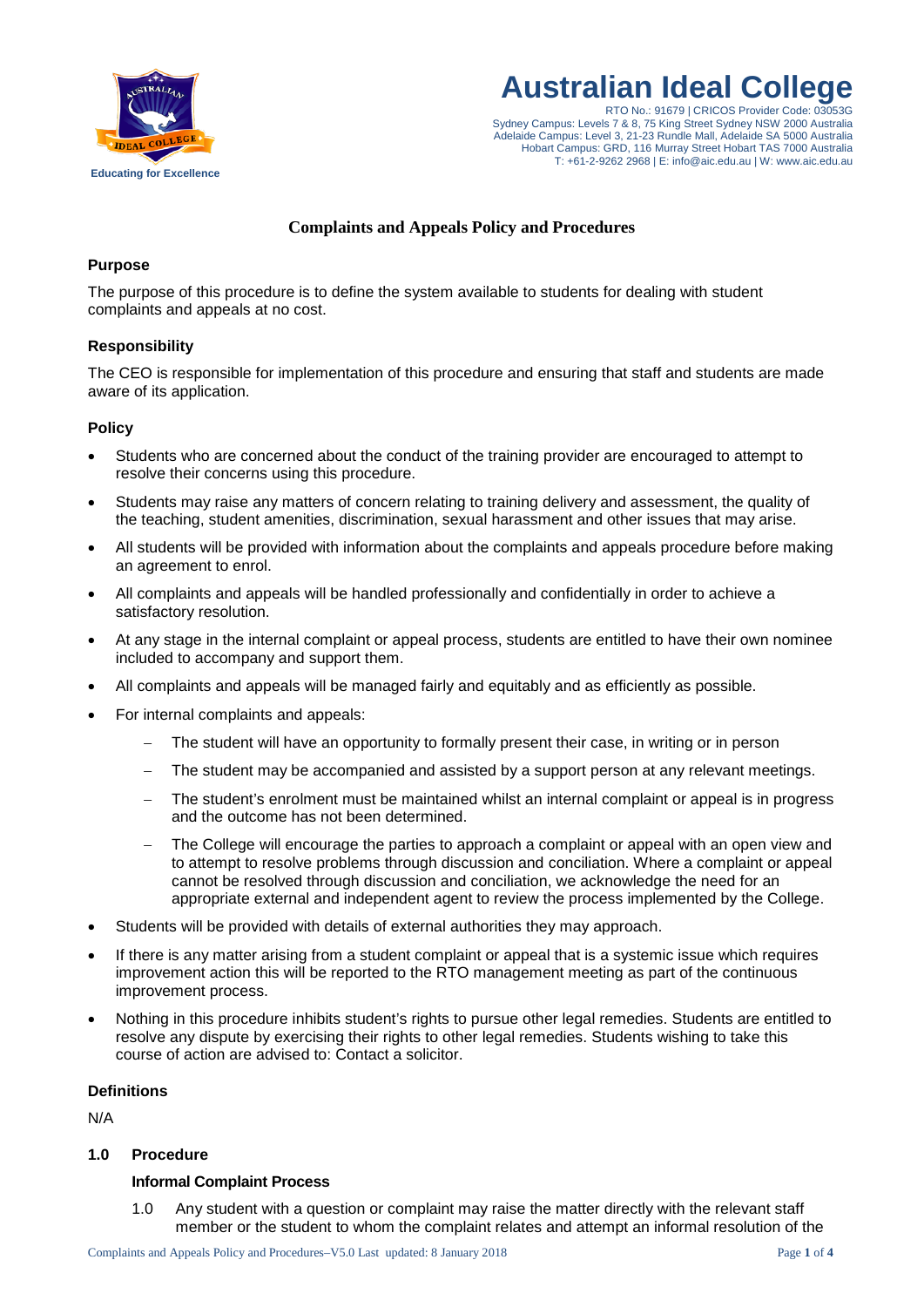question or complaint. The complaint can include training facilities, the quality of the teaching, student amenities, discrimination, sexual harassment and other issues that may arise.

- 1.1 For academic matters, i.e. matters concerning teaching, learning, or assessment issues in your course, please discuss the matter with the relevant trainer or teacher. If you believe that the matter cannot be resolved by discussion with the trainer or teacher, please talk with the Director of Studies (VET) or Academic Manager (ELICOS).
- 1.2 For administrative matters, i.e. matters concerning the management of the College including the administration of your enrolment, fee payment etc, please see the Student Services Officer. If you believe that the matter cannot be resolved by discussion with the Student Services Officer, you can talk with the Student Administration Manager.
- 1.3 For disputes with other students of the college, please talk with the relevant students and try to resolve the issue. If you believe that the matter cannot be resolved by discussion with the relevant students, please talk with the Director of Studies (VET) or Academic Manager (ELICOS).
- 1.4 For personal or welfare matters, i.e. matters concerning your security, safety and general wellbeing, please see the Student Services Officer. In cases concerning your immediate safety and security, please see any staff member.
- 1.5 If you have a serious complaint regarding inappropriate conduct or behaviour of any trainer or staff please arrange to see the Director of Studies (VET) or Academic Manager (ELICOS) immediately.
- 1.6 Questions or complaints dealt with in this way do not become part of the formal complaint process and will not be documented, recorded or reported on unless the College staff member involved determines that the issue question or complaint is relevant to the wider operation of the College.
- 1.7 Students who are not satisfied with the outcome of the question or complaint are encouraged to register a formal complaint.

## **2.0 Formal Complaint Process**

- 2.0 Students who are not satisfied with the outcome of the informal process, or, who want to register a formal complaint may do so. To register a formal complaint, a student must complete the Student Complaint Form and contact the relevant staff to arrange a meeting. At this meeting, the complaint can be raised and a resolution attempted. You may also be asked to provide relevant supporting documentation. You may invite a support person to accompany and assist you to the meeting.
- 2.1 At the stage of the complaint meeting, the relevant staff member (Director of Studies-VET/Academic Manager-ELICOS) or Student Administration Manager) will go through the information provided on the Student Complaint Form and discuss further for clarification and investigation. Then details of the discussion and the action to take after the decision is reached will be recorded in writing and signed and dated by the complainant and the relevant staff (Director of Studies - VET/Academic Manager - ELICOS) or Student Administration Manager who conducted the interview on the Student Interview Form.
- 2.2 Where a complaint concerns another person, that person will be given the opportunity to provide a formal response to your complaint.
- 2.3 The College will then commence an investigation of your complaint no later than 10 working days of receipt of your completed Student Complaint Form and attempt to resolve the complaint with the student and any other parties who may be involved.
- 2.4 At the end of the resolution phase, the relevant staff member (Director of Studies-VET/Academic Manager - ELICOS) or Student Administration Manager) will report the College decision to the student. The College decision and reasons for the decision will be documented by the relevant staff member (Director of Studies/Academic Manager or Student Administration Manager) and placed in the students file.
- 2.5 Following the resolution phase, the College must implement the decision as conveyed to the student
- 2.6 If a student is dissatisfied with the outcome of the formal complaint process, he/she may lodge an internal appeal by completing the Internal Appeal Form.

## **3.0 Internal Appeal Process**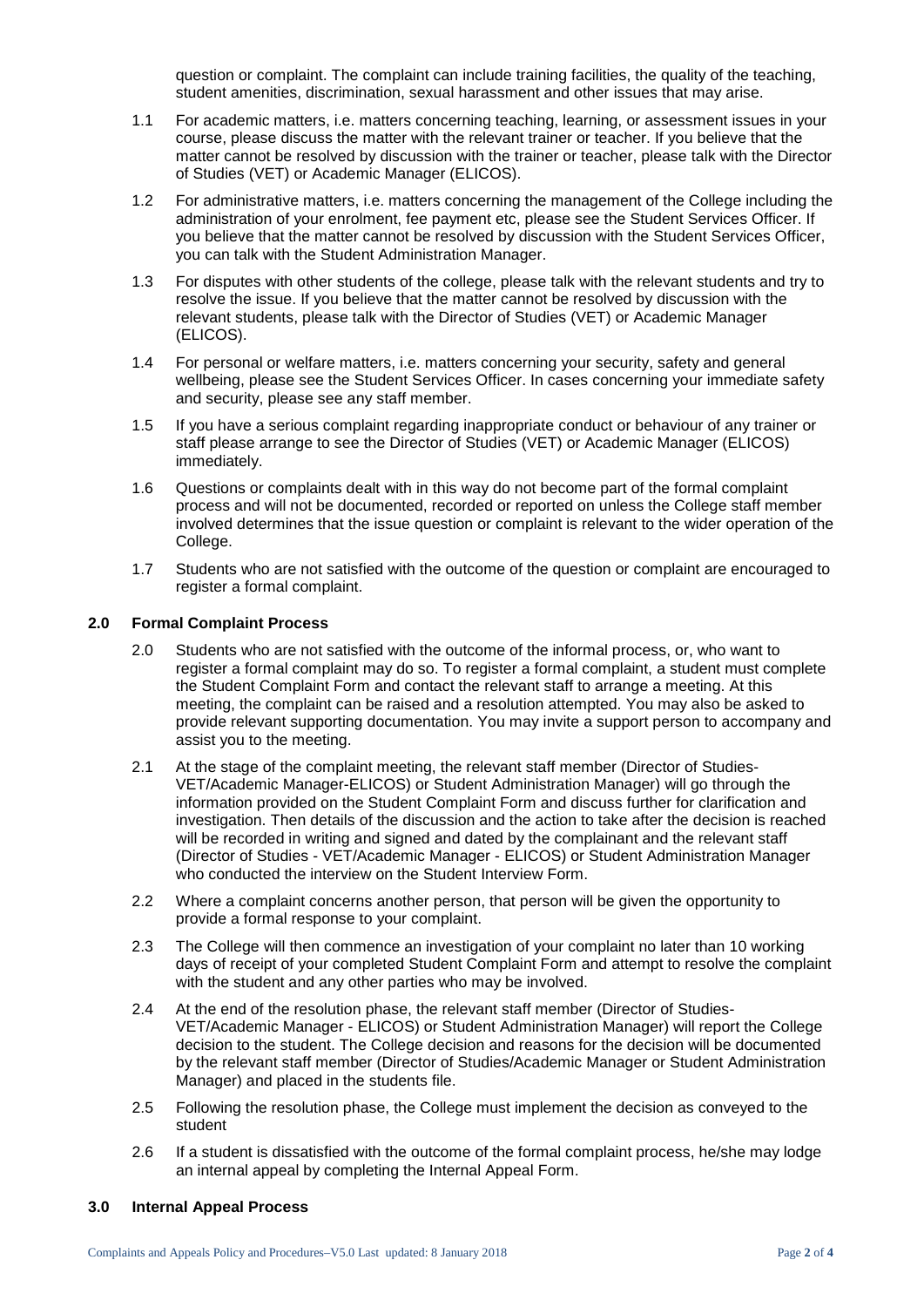- 3.0 Internal appeals may arise from a number of sources including appeals against decisions arising from complaints mentioned above, appeals against discipline actions and appeals against intention to report for not meeting student visa requirement. The essential nature of an appeal is that it is a request by a student to reconsider a decision made by the College.
- 3.1 An Internal Appeal request for the following matters must be lodged by a student within 20 working days after receiving notification of an intention to report to DHA in order to be considered by the College.
	- Deferral of commencement, suspension or cancelling a student enrolment
	- Non achievement of satisfactory attendance
	- Non achievement of satisfactory course progress
	- Financial matter
- 3.2 Internal Appeal process is initiated by completing the Internal Appeal Form which is available at reception.
- 3.3 Student who fails to achieve satisfactory attendance or satisfactory course progress should contact the Director of Studies (VET) or Academic Manager (ELICOS) to arrange a meeting for the interview. Student who fails to pay the tuition fee or faces suspension or enrolment to be cancelled should arrange a meeting to see Student Administration Manager
- 3.4 At the meeting, the Director of Studies (VET)/ Academic Manager (ELICOS) or Student Administration Manager will go through the information provided on the Internal Appeal Form and the supporting documentation and discuss further for clarification and investigation. Then details of the discussion and the action to take after the decision is reached will be recorded in writing and signed and dated by the student and the Director of Studies or Student Administration Manager who conducted the interview on the Student Interview Form.
- 3.5 Student may invite a support person to accompany and assist you to the meeting. Student may also be asked to provide relevant supporting documentation. The College may require you to provide additional documentation and may take steps to verify the authenticity of the documents you provide (including medical certificates, if relevant).
- 3.6 The College will finalise the internal appeal application as soon as practicable. The College will communicate the outcome of the investigation of your appeal and a written report of the outcome, including the reasons for the outcome will be provided to you.
- 3.7 If student is not satisfied with the internal appeal outcome sent by the Director of Studies (VET)/Academic Manager (ELICOS) or Student Administration Manager, he/she can arrange a meeting to see the Chief Executive Officer.
- 3.8 At the meeting, the Chief Executive Officer will hear the appeal and go through all the previous information and interview the student again and propose a final resolution. After the interview, the CEO will delegate the Director of Studies (VET)/Academic Manager (ELICOS) or Student Administration Manager to send out the Internal Appeal Outcome Letter. This is the end of the internal appeal process.
- 3.9 A student's enrolment must be maintained whilst an appeal is in progress and the outcome has not been determined.
- 3.10 The appeal resolution phase must commence within 10 working days of the internal appeal being lodged in writing.
- 3.11 A maximum time of 20 working days from the commencement of the appeal resolution phase will be allowed for the appeal resolution unless all parties agree in writing to extend this time.
- 3.12 The outcome of the internal appeal and reasons for the outcome will be recorded in writing and signed and dated by the student and the College and placed in the student file
- 3.13 There are no further avenues within the College for complaints or appeals after the internal appeals process has been completed, however an external appeals process is available if student is dissatisfied for the internal appeal with the college.

### **4.0 External appeal process**

4.1 The purpose of the external appeal process is to consider whether the College has followed its student complaint and appeals procedure, not to make a decision in place of the College. For example, if a student appeals against his or her subject results and goes through the College internal appeals process, the external appeals process (if accessed) would look at the way in